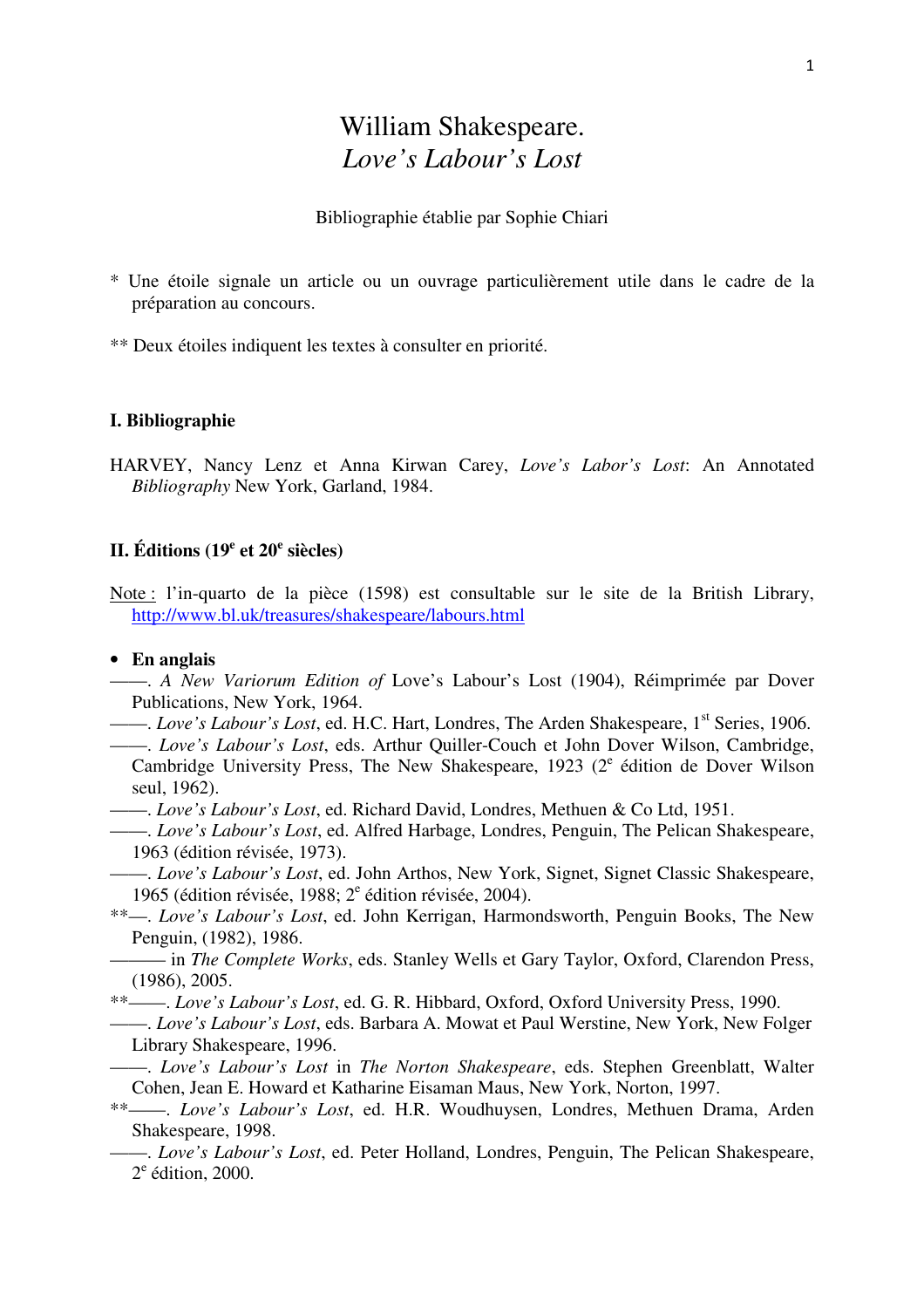- ——. *Love's Labour's Lost*, ed. Nicholas Walton, Londres, Penguin, The New Penguin Shakespeare,  $2^e$  édition, 2005.
- ——. *Love's Labour's Lost*, eds. Jonathan Bate et Eric Rasmussen, Londres, Macmillan, The RSC Shakespeare, 2008.

## **——.** *Love's Labour's Lost***, ed. William C. Carroll, Cambridge, Cambridge University Press, The New Cambridge Shakespeare, 2009. Édition retenue pour le concours.**

## **En français**

- Shakespeare, William. *Peines d'amour perdues*, trad. Jean-Louis Supervielle, in *William Shakespeare, Œuvres complètes*, éds. Pierre Leyris et Henri Evans, Paris, Club français du livre, tome 3, 1955.
- ——. *Peines d'amour perdues*, trad. Annie Berthet, Paris, Les Belles Lettres, 1969.
- ——. *Peines d'amour perdues*, trad. Jean-Michel Déprats, Seyssel, Comp'Act, 1990.
- ——. *Peines d'amour perdues*, trad. Jean Gillibert, Paris, Phébus, 1992.
- ——. *Peines d'amour perdues*, trad. Jean Malaplate, in *Œuvres complètes*, Comédies, tome 2, Paris, Robert Laffont, Bouquins, 1995.
- *——. Peines* d'amour perdues, trad. libre de François Regnault, in *L'avant-scène*, No. 1038, novembre 1998.
- *——. Peines* d'amour perdues, trad. libre d'Ariane Bégoin, La Rochelle, Alna Éditeur, 2012.
- \*\**——. Peines d'amour perdues*, trad. Jean-Michel Déprats, in *Œuvres complètes*, V. *Comédies*, éds. Jean-Michel Déprats et Gisèle Venet, Paris, Gallimard, Bibliothèque de la Pléiade, 2013.

#### **III. Cours, monographies et recueils d'articles sur la pièce**

- \*\*CARROLL, William C. *The Great Feast of Language in* Love's Labour's Lost, Princeton, Princeton University Press, 1976.
- CLARK, Eva Turner. *The Satirical Comedy Love's Labour's Lost*: *a Study*. New York, W. F. Payson, 1933.
- CORDASCO, Francesco. *Don Adriano de Armado of* Love's Labour's Lost, Bologne, Facolta di Lettere e Filosofia, La Universita, 1950.
- ELLIS, Herbert Alexander. *Shakespeare's Lusty Punning in* Love's Labour's Lost, *Studies in English Literature*, vol. 81, La Haye, Mouton, 1973.
- \*\*GILBERT, Miriam. *Shakespeare in Performance.* Love's Labour's Lost, Manchester, Manchester University Press, 1993, 1996.
- \*LONDRÉ, Felicia Hardison (ed.), Love's Labour's Lost. *Critical Essays*, New York, Routledge, 1997.
- PENDERGAST, John. *Love's Labour's Lost: A Guide to the Play*. Westport, Greenwood Press, 2002.
- SAUNDERS, John. *Notes on* Love's Labour's Lost*,* York Notes, Beirut, York Press, 1980.
- SUHAMY, Henri. Love's Labour's Lost, *William Shakespeare*. Paris, Ellipses, 2014.
- TAYLOR, Rupert. *The Date of* Love's Labour's Lost, New York, Columbia University Press, 1932.
- YATES, Frances A. *A Study of* Love's Labour's Lost, Cambridge, Cambridge University Press, (1936), 2013.

#### **IV. Contexte général**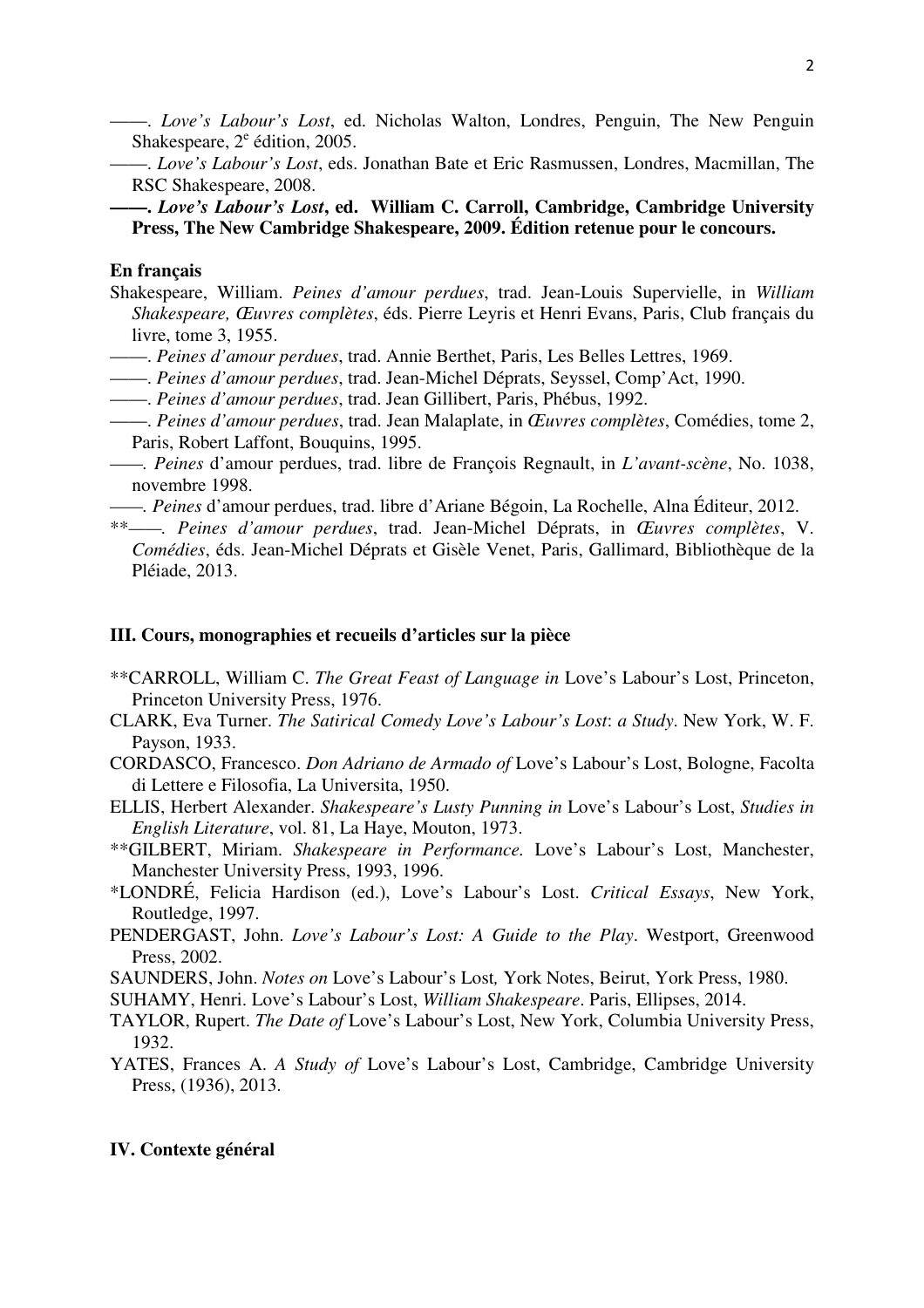- BERRY, Edward. *Shakespeare and the Hunt. A Cultural and Social Study*, Cambridge, Cambridge University Press, 2001.
- BERRY, Lloyd et Robert O. Crummey (eds.), *Rude and Barbarous Kingdom. Russia in the Accounts of Sixteenth-Century English Voyagers*, Madison, The University of Wisconsin Press, 1968.
- CHARTIER, Roger. *The Author's Hand and the Printer's Mind*, Cambridge, Polity Press, 2014 (surtout le chapitre 11, "Publishing Shakespeare," p. 158-71).
- FARNSWORTH, Jane. "The Russia without Love: George Turberville as Resistant Traveller" in *The Mysterious and the Foreign in Early Modern England*, Cranbury, Associated University Presses, 2010.
- GHOSE, Indira. *Shakespeare and Laughter. A Cultural History*, Manchester, Manchester University Press, 2008 (surtout p. 15-51).
- GILLIES, John. *Shakespeare and the Geography of Difference*, Cambridge, Cambridge University Press, 1994.
- GREENBLATT, Stephen. *Shakespearean Negotiations. The Circulation of Social Energy in Renaissance England*, Oxford, Clarendon Press, 1988.
- HOLT, Mack. *The French Wars of Religion, 1562-1629*, Cambridge, Cambridge University Press, 1995.
- JEANNERET, Michel. D*es mets et des mots. Banquets et propos de table à la Renaissance*, Paris, Corti, 1987.
- KINNEY, Arthur F. *Shakespeare's Webs: Networks of Meaning in Renaissance Drama*, New York, Routledge, 2004 (surtout p. 53-55).
- PALMER, Daryl W. *Writing Russia in the Age of Shakespeare*, Aldershot, Ashgate, 2004.
- RICHMOND, Hugh M. *Puritans and Libertines: Anglo-French Literary Relations in the Reformation*, Berkeley, University of California Press, 1981 (surtout p. 300-39 sur Henri IV et Marguerite de Navarre).
- SKILES, Howard. *The Politics of Courtly Dancing*, Amherst, University of Massachusetts Press, 1998.
- STEWART, Alan. *Shakespeare's Letters*, Oxford, Oxford University Press, 2008.
- STOPES, Charlotte Carmichael. *The Life of Henry, Third Earl of Southampton, Shakespeare's Patron*, Cambridge, Cambridge University Press, (1922), 2014.
- STRONG, Roy. *The Renaissance Garden in England*, Londres, Thames and Hudson, 1979.

#### **V. Présentations générales de la pièce**

- \*ARCHER, John Michael. "*Love's Labour's Lost*" in *A Companion to Shakespeare's Works*, vol. III, *The Comedies*, eds. Richard Dutton et Jean E. Howard, Malden, Blackwell Publishing, p. 320-37.
- \*BARTON, Anne (Bobbyann Roesen). "*Loves' Labour's Lost* (1953)" in Love's Labour's Lost. *Critical Essays*, ed. Felicia Hardison Londré, New York, Routledge, 1997, p. 125- 144.
- Colie, Rosalie. "Criticism and the Analysis of Craft: *Love's Labour's Lost* and the *Sonnets*" in *Shakespeare's Living Art*, Princeton, Princeton University Press, 1974, p. 31-67.
- BLOOM, Harold. "Love's Labour's Lost" in *Shakespeare. The Invention of the Human*, New York, Riverhead Books, 1998, p. 121-47.
- CAPELL, Edward. "Introduction to Shakespeare (1768)" in *Shakespeare, the Critical Heritage*, vol. 5, ed. Brian Vickers. Boston, Routledge et Kegan Paul, 1979 (p. 317-18 sur *Love's Labour's Lost*).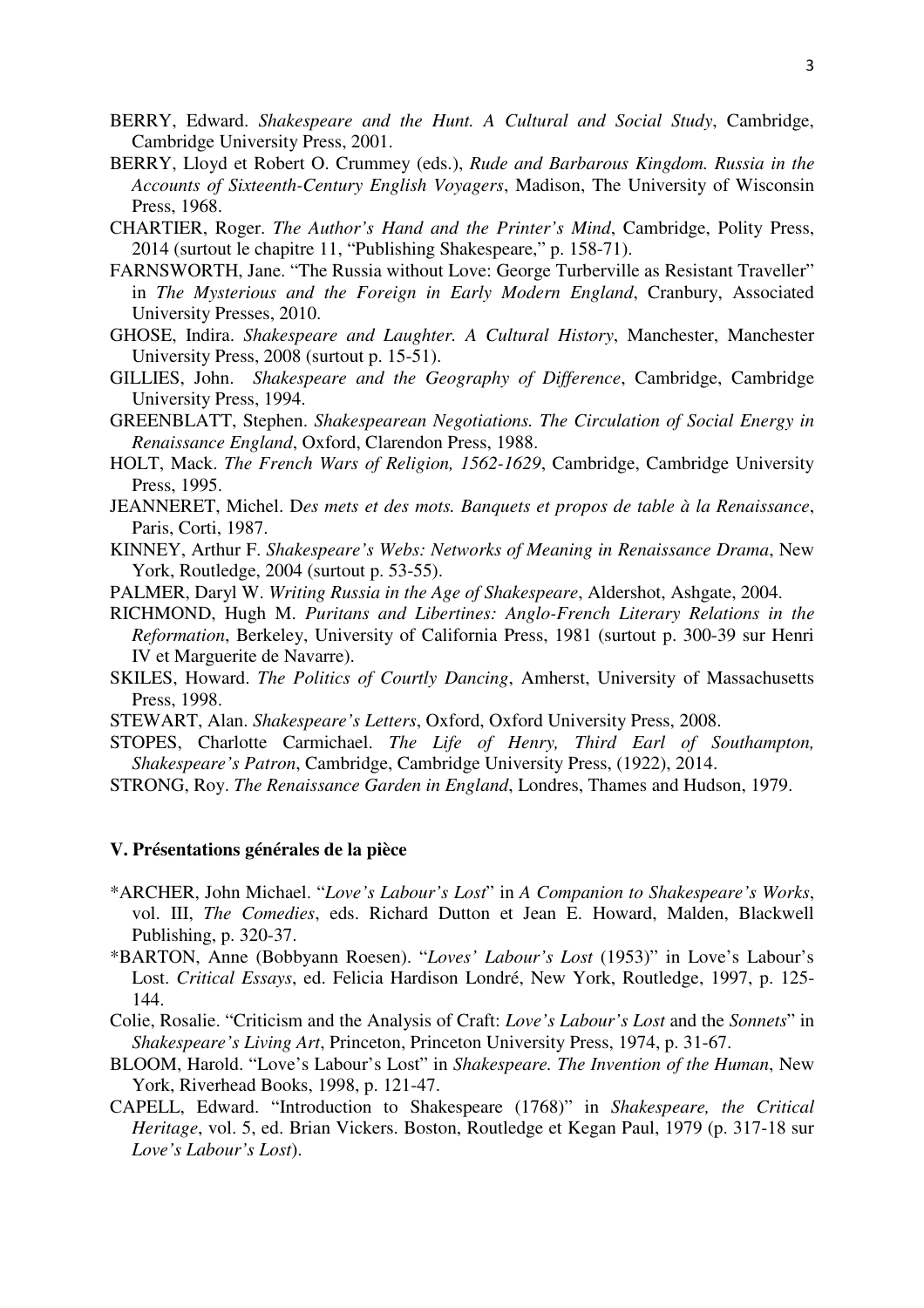- CHAMBERS, E.K. "Introduction to *Love's Labour's Lost* (1905)" in *Shakespeare. A Survey*, Londres, Sidgewick & Jackson, 1925.
- COLERIDGE, Samuel Taylor. *Coleridge's Essays and Lectures on Shakespeare and Some Other Old Poets and Dramatists*, Londres, J.M. Dent & Sons, Ltd., 1911 (voir surtout "The Fifth Lecture," p. 76-79).
- EVANS, Gareth Lloyd. *The Upstart Crow. An Introduction to Shakespeare's Plays*, ed. Barbara Lloyd Evans, Londres, JM Dent & Sons, 1982.
- GILDON, Charles. "Remarks on the Plays of Shakespear. The Argument of *Loves Labour's Lost*" (1710) in Love's Labour's Lost. *Critical Essays*, ed. Felicia Hardison Londré, New York, Routledge, 1997, p. 45-48.
- GRADY, Hugh. "Shakespeare Criticism, 1600-1900" in *The Cambridge Companion to Shakespeare*, eds. Margreta De Grazia et Stanley Wells, Cambridge, Cambridge University Press, 2001, p. 265-78.
- HALLIWELL-PHILLIPS, J.O. *Memoranda on* Love's Labour's Lost, King John, Othello, *and on* Romeo and Juliet, Londres, James Allard, 1879.
- HARBAGE, Alfred. "*Love's Labor's Lost* and the Early Shakespeare" (1962) in Love's Labour's Lost. *Critical Essays*, ed. Felicia Hardison Londré, Routledge, New York, 2001, p. 193-211.
- HAZLITT, William. "Love's Labour's Lost" in *Characters of Shakespeare Plays*, Londres, C.H. Reynell, 1817, p. 293-97.
- JOHNSON, Samuel. "Notes on *Love's Labour's Lost*," *Johnson on Shakespeare*, ed. by Arthur Sherbo, vol. 1, New Haven, Yale University Press, 1968, p. 266-87.
- SHAW, Bernard. "*Love's Labour's Lost*" in *Shaw on Shakespeare*, ed. Edwin Wilson, Newo York, E.P. Dutton & Co., 1961 (p. 118-20 on *Love's Labour's Lost*).
- \*VENET, Gisèle. "Notice" in *Œuvres complètes*, V. *Comédies*, éds. Jean-Michel Déprats et Gisèle Venet, Paris, Gallimard, Bibliothèque de la Pléiade, 2013, p. 1314-35.
- WELLS, Stanley, "Shakespeare's Comedies" in *The New Cambridge Companion to Shakespeare*, eds. Margreta de Grazia et Stanley Wells, Cambridge, Cambridge University Press, 2010, p. 102-120 (p. 111-12 sur *Love's Labour's Lost*).

#### **VI. Sources, influences, allusions topiques**

- ASTINGTON, John H. "Three Shakespearean Prints," *Shakespeare Quarterly* Vol. 47, No. 2 (Été 1996), p. 178-89.
- BALDINI, Donatella. "The Play of the Courtier: Correspondences between Castiglione's *libro del Cortegiano* and Shakespeare's *Love's Labour's Lost*," *Quaderni d'Italianistica* Primavera 1997, 18: 5-22.
- BARTON, Anne. "A source for *Love's Labour's Lost*," *Times Literary Supplement*, 24 novembre 1978, 1373-74.
- BEVINGTON, David. "'Jack hath not Jill: Failed Courtship in Lyly and Shakespeare", *Shakespeare Survey* 42. *Shakespeare and the Elizabethans*, ed. Stanley Wells, Cambridge, Cambridge University Press, 2002, 1 (1-14).
- BREUER, Horst. "The 'Fox and Ape' Verse in Shakespeare's *Love's Labour's Lost*," *Notes and Queries* (2012) 59 (4), p. 531-33.
- BULLOUGH, Geoffrey. *Narrative and Dramatic Sources of Shakespeare*, Volume one: Early Comedies, Poems, Romeo and Juliet, Londres, Routledge and Kegan Paul, 1961, p. 425- 44.
- \*HUNT, Maurice. "Mirroring Queen Elizabeth in *Love's Labour's Lost*" in *Shakespeare's Speculative Art*, Basingstoke, Palgrave, 2011, p. 127-50.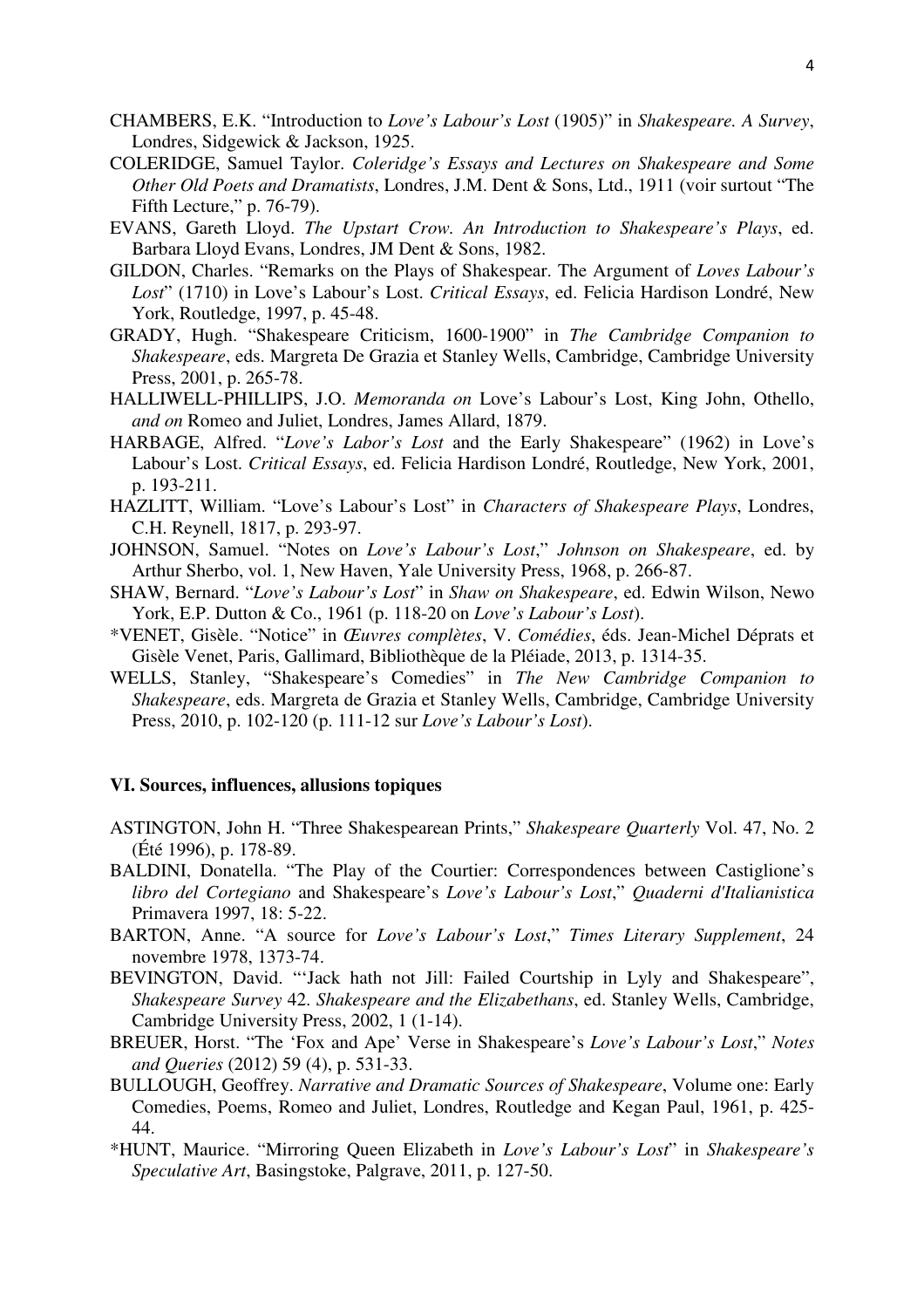——. "The Double Figure of Elizabeth *in Love's Labour's Lost*," *Essays in Literature* 19, Automne 1992, p. 173-92.

- HUNTER, G.K. "Poem and Context in *Love's Labour's Lost*" in *Shakespeare's Styles: Essays in Honour of Kenneth Muir*, Cambridge, Cambridge University Press, 1980, p. 25- 38.
- LAMB, Mary Ellen. "The Nature of Topicality in *Love's Labour's Lost*", *Shakespeare Survey: Shakespeare and History*, vol. 38, ed. Stanley Wells, Cambridge, Cambridge University Press, 1985, p. 49-60.
- LEFRANC, Abel. "Les éléments français de *Peines d'amour perdues* de Shakespeare," *Revue Historique*, CLXXVII, 1936, p. 441.
- \*MAGNUSSON, Lynne. "Scoff Power in *Love's Labour's Lost* and the Inns of Court: Language in Context," *Shakespeare Survey* 57, Cambridge, Cambridge University Press, 2004, p. 196-208.
- MCCLUMPHA, C.F. "Parallels between Shakspere's *Sonnets* and *Love's Labour's Lost*", *Modern Language Notes*, Vol. 15, No. 6 (Juin 1900), p. 168-74.
- MUIR, Kenneth*.* "*Love's Labour's Lost*" in *The Sources of Shakespeare's Plays*, Londres, Methuen & Co., 1977, p. 77-78.
- NOSWORTHY, J. M. "The Importance of Being Marcade," *Shakespeare Survey*, 32 (1979), p. 105-14.
- THORNE, Barry. "*Love's Labour's Lost*: The Lyly Gilded," *The Humanities Association Bulletin* 21, 1970, p. 32-37.
- VOSS, Paul J. "Marlowe, Shakespeare, Spenser, and the Fictive Navarre" in *Elizabethan Drama*, ed. Harold Bloom, New York, Infobase Publishing, 2004, p. 151-90.
- WICKHAM, Glynne. "*Love's Labour's Lost* and *The Four Foster Children of Desire*, 1581," *Shakespeare Quarterly* 36, No. 1, Printemps 1985, p. 49-55.

## **VII. Édition, date, texte**

- CHARLTON, H. B. "The Date of *Love's Labour's Lost*," *Modern Language Review*, XIII (1918), p. 257-266.
- DOBRANSKI, Stephen B. *Readers and Authorship in Early Modern England*, Cambridge, Cambridge University Press, 2005.
- DRAUDT, Manfred. "The Rosaline-Katherine Tangle of *Love's Labour's Lost*" in The Library, vi, 4, 1982, 381-96.
- IOPPOLO, Grace, "Revising Shakespeare Before and After 1996" in *Revising Shakespeare*, Cambridge, Harvard University Press, 1991, p. 104-32.
- KERRIGAN, John. "*Love's Labour's Lost* and Shakespearean Revision," *Shakespeare Quarterly*, 33, 1982, p. 337-39.
- KERRIGAN, John. "Shakespeare at Work: The Katherine-Rosaline Tangle in *Love's Labour's Lost*" in *Review of English Studies*, NS, 33, 1982, p. 129-136.
- PRICE, George R. "Textual Notes of *Love's Labour's Lost*, 1598" *Analytical and Enumerative Bibliography*, 3, 1979, 3-38.
- PRICE, George R. "The Printing of *Love's Labour's Lost* (1598)," *Papers of the Bibliographical Society of America* 72, 1978, 405-34.
- SCOTT, Charlotte. "The Lunatic, the Lover, and the Poet: Teaching, Perversion and Subversion in *The Taming of the Shrew* and *Love's Labour's Lost*" in *Shakespeare and the Idea of the Book*, Oxford, Oxford University Press, 2007, p. 57-101.
- WELLS, Stanley. "The Copy for the Folio Text of *Love's Labour's Lost*" in *Review of English Studies*, NS, 33, 1982, p. 137-47.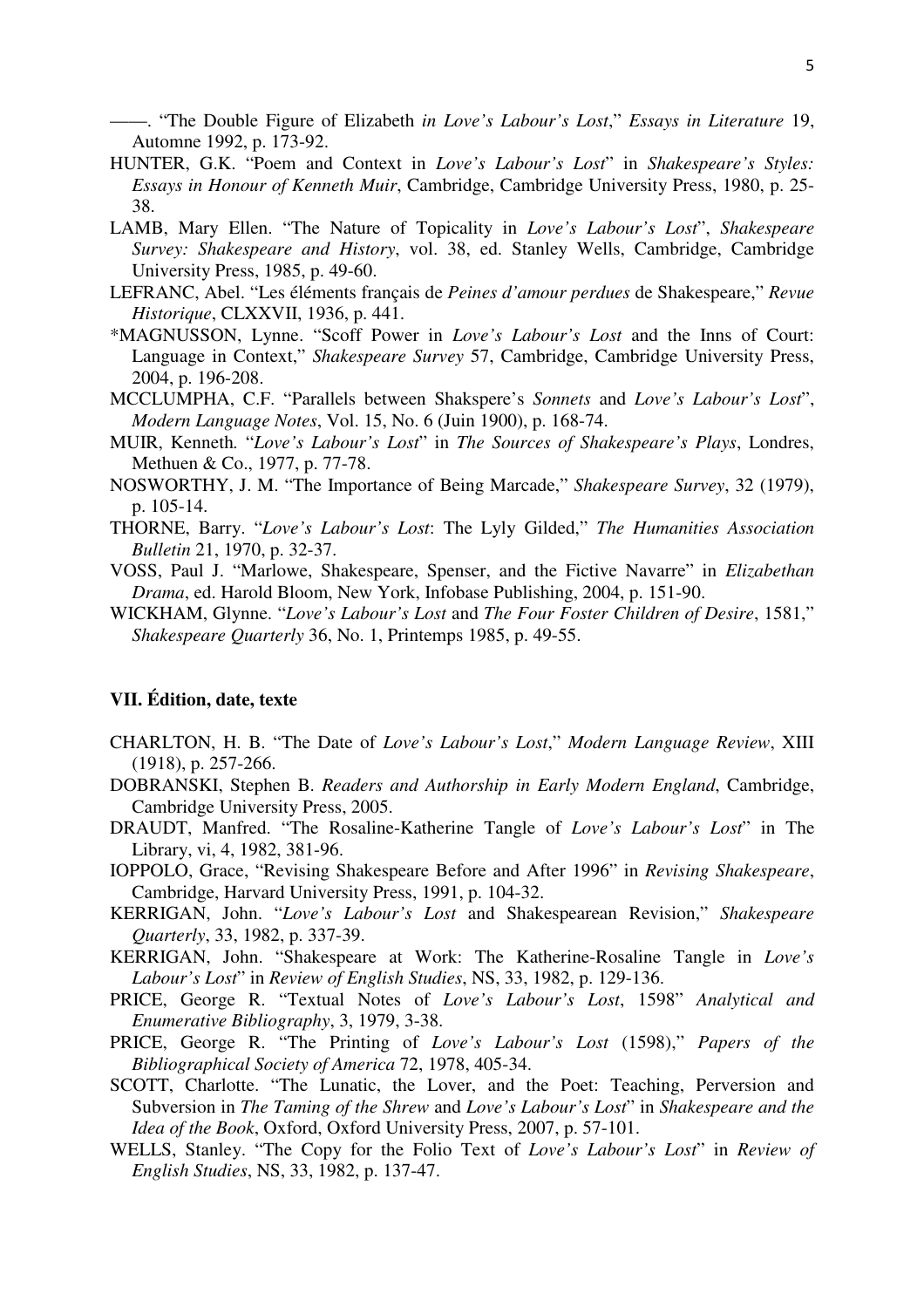WERSTINE, Paul. "William White's Printing Shop and the Printing of *Love's Labour's Lost* Q1", PhD Dissertation, University of South Carolina, 1976.

#### **VIII. Genre, esthétique et structure,**

- ANDERSON, J.J. "The Morality of *Love's Labour's Lost*," *Shakespeare Survey 24*, 1971, p. 55-62.
- AYCOK, Roy E. "*Love's Labour's Lost* and Five-Act Structure," *American Notes & Queries*, Octobre 1980, Vol. 19, numéro 2, p. 18-20.
- BROOKS, Cleanth, et Robert B. Heilman. *Understanding Drama*, New York, Holt, 1945.
- HERZOG, Martha Sue Hendrickson. "The Scoffer: Development of a Character Type by Lyly and Shakespeare," Ph.D dissertation, University of Texas, Austin, 1973.
- HORNBACK, Robert. *The English Clown Tradition from the Middle Ages to Shakespeare*, Studies in Renaissance Literature, vol. 26, Cambridge, D.S. Brewer, (2009), 2013, chap. 3, p. 102-42.
- CAMPBELL, Oscar J. "*Love's Labour's Lost* restudied" in *Studies in Shakespeare, Milton and Donne*, University of Michigan Publications, Language and Literature, vol. 1, New York, Macmillan, 1925, p. 1-45.
- COURSEN, Herbert R., Jr. "*Love's Labour's Lost* and the Comic Truth," *Papers on Language and Literature* 6, 1970, 316-22.
- HUSTON, J. Dennis. "'Form Confounded' and the Play of *Love's Labour's Lost*," in *Shakespeare's Comedies of Play*, New York, Columbia University Press, 1981, chap. 2.
- HOY, Cyrus. "*Love's Labour's Lost* and the Nature of Comedy," *Shakespeare Quarterly* 13, No. 1 (Hiver 1962), p. 30-40.
- \*MONTROSE, Louis Adrian. "'Folly, in wisdom hatch'd": The Exemplary Comedy of *Love's Labour's Lost*," *Comparative Drama*, Vol. 11, No. 2 (Eté 1977), p. 1487-170.
- MOURGUES, Odette de. "*Peines d'amour perdues*: critique ambiguë du maniérisme," *Revue de Littérature Comparée*, Juillet-Septembre 1982, Vol. 56, p. 331-38.
- MUIR, Kenneth. *Shakespeare's Comic Sequence*. Liverpool, Liverpool University Press, 1979 (surtout p. 35-42).
- ORNSTEIN, Robert. "*Love's Labor's Lost*" in *Shakespeare's Comedies. From Roman Farce to Romantic Mystery*, Newark, University of Delaware Press, 1986, p. 35-47.
- SALINGAR, Leo. *Shakespeare and the Traditions of Comedy*, Cambridge, Cambridge University Press, 1974.
- THOMAS, Sidney. "Mannerism and Anti-Mannerism in *Love's Labour's Lost*: 'The Words of Mercury are Harsh After the Songs of Apollo'" in *Shakespeare's Universe: Renaissance Ideas and Conventions. Essays in honour of W.R. Elton*, ed. John M. Mucciolo, Aldershot, Scolar Press, 1996, p. 243-50.

## **IX. Études de personnages**

#### • **Armado**

- BOUGHNER, C. Daniel. "Don Armado and the Commedia dell'Arte," *Studies in Philology*, 37, 1940, p. 201-24.
	- ——. "Don Armado as Gallant," *Revue Anglo-Américaine* 13, 1935, p. 18-28.
- MAGNUSSON, Lynne. "'To gase so much at the fine stranger': Armado and the Politics of English in *Love's Labour's Lost*" in *Shakespeare and the Culture of Performance*, eds. Paul Yachnin et Patricia Badir, Aldershot, Ashgate, 2008, p. 53-68.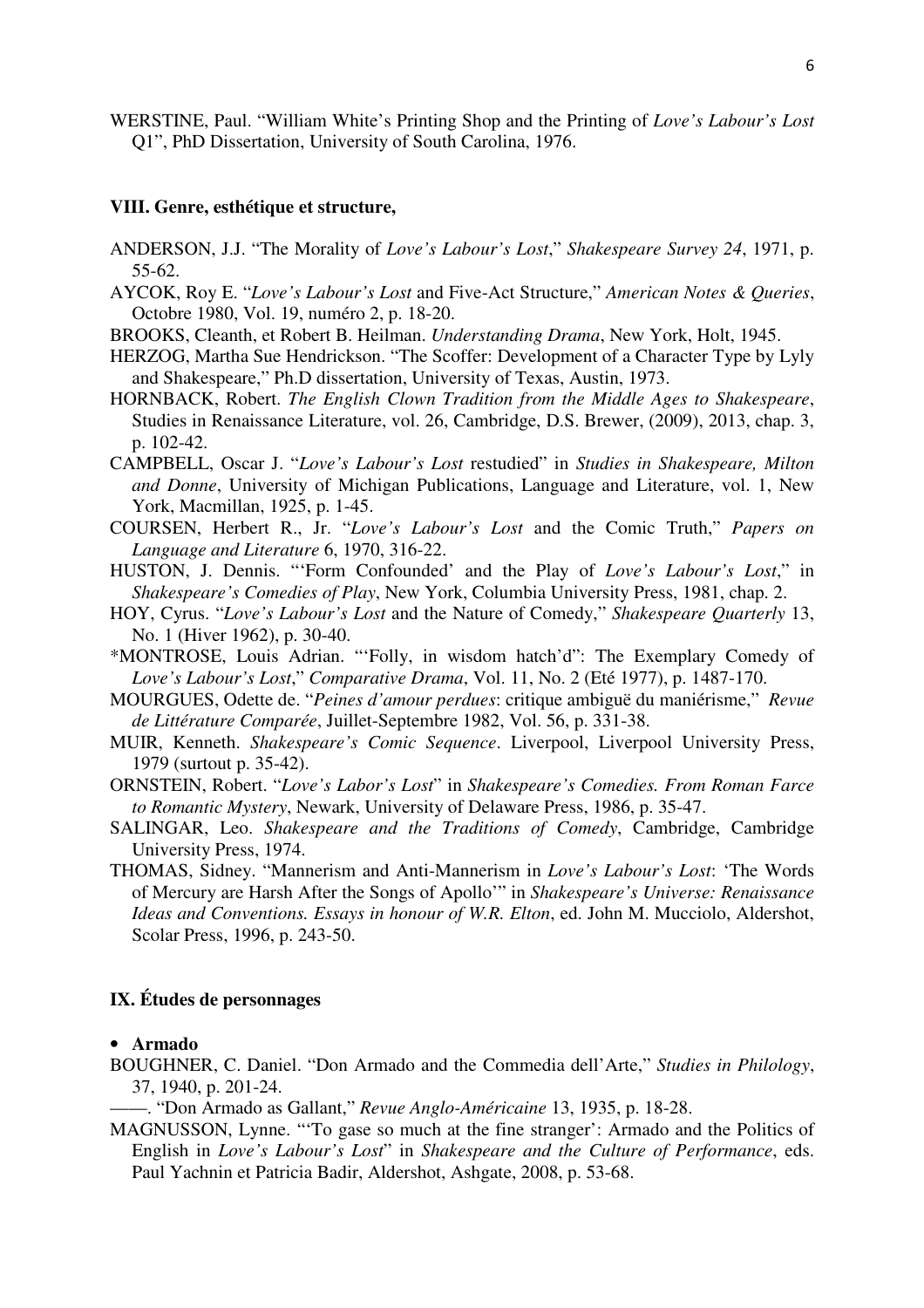#### • **Berowne**

- AGNEW, Gates K. "Berowne and the Progress of *Love's Labour's Lost*," *Shakespeare Studies* 4, 1968, p. 40-72.
- PALMER, John. *Comic Characters of Shakespeare*, Londres, Macmillan, 1947 (surtout p. 1- 28).

## • **Costard**

NORTHWAY, Kara. "Costard's Revenge: Letters and their Misdelivery in *Love's Labour's Lost*" in *Renaissance Papers 2011*, eds. Andrew Shifflett et Edward Gieskes, Camden House, New York, 2012, p. 17-30.

## • **Holofernes**

- GARNER, Brian A. "A Note on Holofernes' Pronunciamentos," *American Notes & Queries*, Mars/Avril 82, Vol. 20 Issue 7/8, p. 100-01.
- POTTER, Ursula. "The Naming of Holofernes in *Love's Labour's Lost*," *ELN* 38.2 (2000), 11-24.

#### **X. Amour, désir, érotisme**

#### • **Chapitres et articles**

- \*BREITENBERG, Mark. "The Anatomy of Masculine Desire in *Love's Labour's Lost*," *Shakespeare Quarterly*, Vol. 43, No. 4 (Hiver 1992), p. 430-49.
- CRAWFORD, Julie. "Homoerotics of Shakespeare's Comedies" in *A Companion to Shakespeare's Works*, vol. III, *The Comedies*, eds. Richard Dutton et Jean E. Howard, Oxford, Blackwell, 2003, p. 137-58.
- GOLDSTEIN, Neal. "*Love's Labour's Lost* and the Renaissance Vision of Love," *Shakespeare Quarterly* 25, No. 3, Eté 1974, p. 335-50.
- HALL, Jonathan. "War, Wit, and Closure in *Love's Labour's Lost*" in *Anxious Pleasures. Shakespearean Comedy and the Nation-State*, London, Associated University Presses, 1995, p. 87-97.
- HASSEL, R. Chris. "Love Versus Charity in *Love's Labour's Lost*," *Shakespeare Studies* 10, 1977, p. 17-41.
- \*HENDERSON, Diana E. "Shakespeare's Laboring Lovers. Lyric and Its Discontents" in *Passion Made Public: Elizabethan Lyric, Gender, and Performance*, Urbana, University of Illinois Press, 1995, p. 167-213.
- JONES-DAVIES, Marie-Thérèse. "*Peines d'amour perdues*: plaisir perdu, plaisir retrouvé" in *Le plaisir au temps de la Renaissance*, ed. Marie-Thérèse Jones-Davies, textes réunis par Margaret Jones-Davies, Florence Malhomme, Marie-Madeleine Martinet, Turnhout, Brepols, 2010, p. 61-66.
- LARSON, Katherine R. "Conversational Games and the Articulation of Desire in Shakespeare's *Love's Labour's Lost* and Mary Wroth's *Love's Victory*," *English Literary Renaissance*, Printemps 2010, Vol. 40 numéro 2, p. 165-90.
- \*LEGGATT, Alexander. "*Love's Labour's Lost*" in *Shakespeare's Comedy of Love*, Abingdon, Routledge, (1974), 2005, p. 63-88.
- MACCARY, W. Thomas. *Friends and Lovers. The Phenomenology of Desire in Shakespearean Comedy*, New York, Columbia University Press, 1985, p. 110-20 (chap. III.3).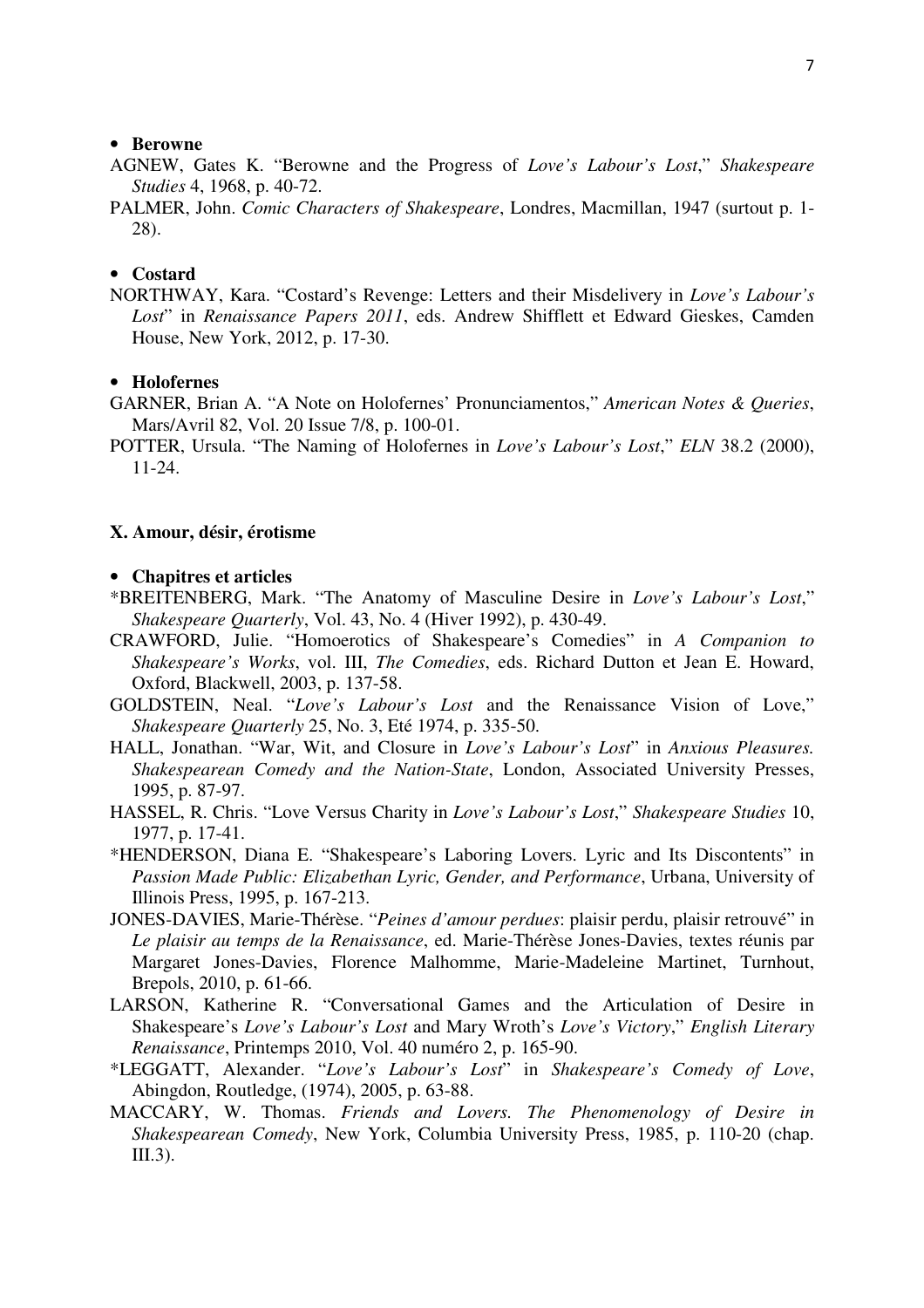MENON, Madhavi. "The L Words" in *Shakesqueer: A Queer Companion to the Complete Works of Shakespeare*, ed. Madhavi Menon, Durham, NC, Duke University Press, 2011, p. 187-94.

- PARKER, Barbara L. *A Precious Seeing: Love and Reason in Shakespeare's Plays*, New York, New York University Press, 1987, p. 81-98.
- RICHMOND, Hugh M. *Shakespeare's Sexual Comedy: A Mirror for Lovers*, Indianapolis, Bobbs-Merrill, 1971, p. 64-83.
- WESTLUND, Joseph. "Fancy and Achievement in *Love's Labour's Lost*," *Shakespeare Quarterly* 18, No. 1, Hiver 1967, p. 37-46.

## • **Dictionnaires**

PARTRIDGE, Eric. *Shakespeare's Bawdy*, Londres, Routledge, (1947), 1968.

RUBINSTEIN, Frankie. *A Dictionary of Shakespeare's Sexual Puns and their Significance*, Macmillan, Basingstoke, (1984), 1989.

## **XI. Lectures féministes et "gender studies"**

- BLOOM, Gina. "'Thy Voice Squeaks': Listening for Masculinity on the Early Modern Stage," *Renaissance Drama* 29 (2000), p. 39-71.
- DASH, Irene G. *Wooing, Wedding, and Power: Women in Shakespeare's Plays*, New York, Columbia University Press, 1981 (chapitre 2).
- ERICKSON, Peter. "The Failure of Relationship between Men and Women in *Love's Labour's Lost*," *Women's Studies* 9, 1981, p. 65-81.
- KEHLER, Dorothea. "Jaquenetta's Bay's Father: recovering Paternity in *Love's Labour's Lost*," *Renaissance Papers*, 1990, p. 45-54.
- ROBERTS, Jeanne Addison. "Convents, Conventions, and Contraventions: *Love's Labor's Lost* and *The Convent of Pleasure*" in *Shakespeare's Sweet Thunder: Essays on the Early Comedies*, ed. Michael J. Collins, Newark, University of Delaware Press, 1996, p. 75-89.

#### **XII. Politique et religion**

- ASQUITH, Clare. "Oxford University and *Love's Labour's Lost*" in *Shakespeare and the Culture of Christianity in Early Modern England*, eds. Dennis Taylor et David Beauregard, New York, Fordham University Press, 2003, p. 80-102.
- \*BERRY, Philippa. "'Salving the mail': Perjury, Grace and the Disorder of Things in *Love's Labour's Love*" in *Spiritual Shakespeares*, ed. Ewan Fernie, Londres, Routledge, 2005, p. 94-108.
- BURNETT, Mark Thornton. "Giving and Receiving: *Love's Labour's Lost* and the Politics of Exchange", *English Literary Renaissance* 23 (1993), p. 287-313.
- DOVER WILSON, John. "*Love's Labour's Lost.* The Story of a Conversion" in Love's Labour's Lost. *Critical Essays*, ed. Felicia Hardison Londré, New York, Routledge, 1997, p. 175-91.
- LONDRÉ, Félicia. "Elizabethan Views of the 'Other': French, Spanish, and Russians in *Love's Labor's Lost*," *The Elizabethan Review* 3, No. 1, Printemps/Eté 1995, p. 3-20.
- PHELPS, John. "Father Parsons in Shakespeare," *Archiv für das Studium der Neueren Sprachen und Literaturen* 133 (1915), p. 66-86.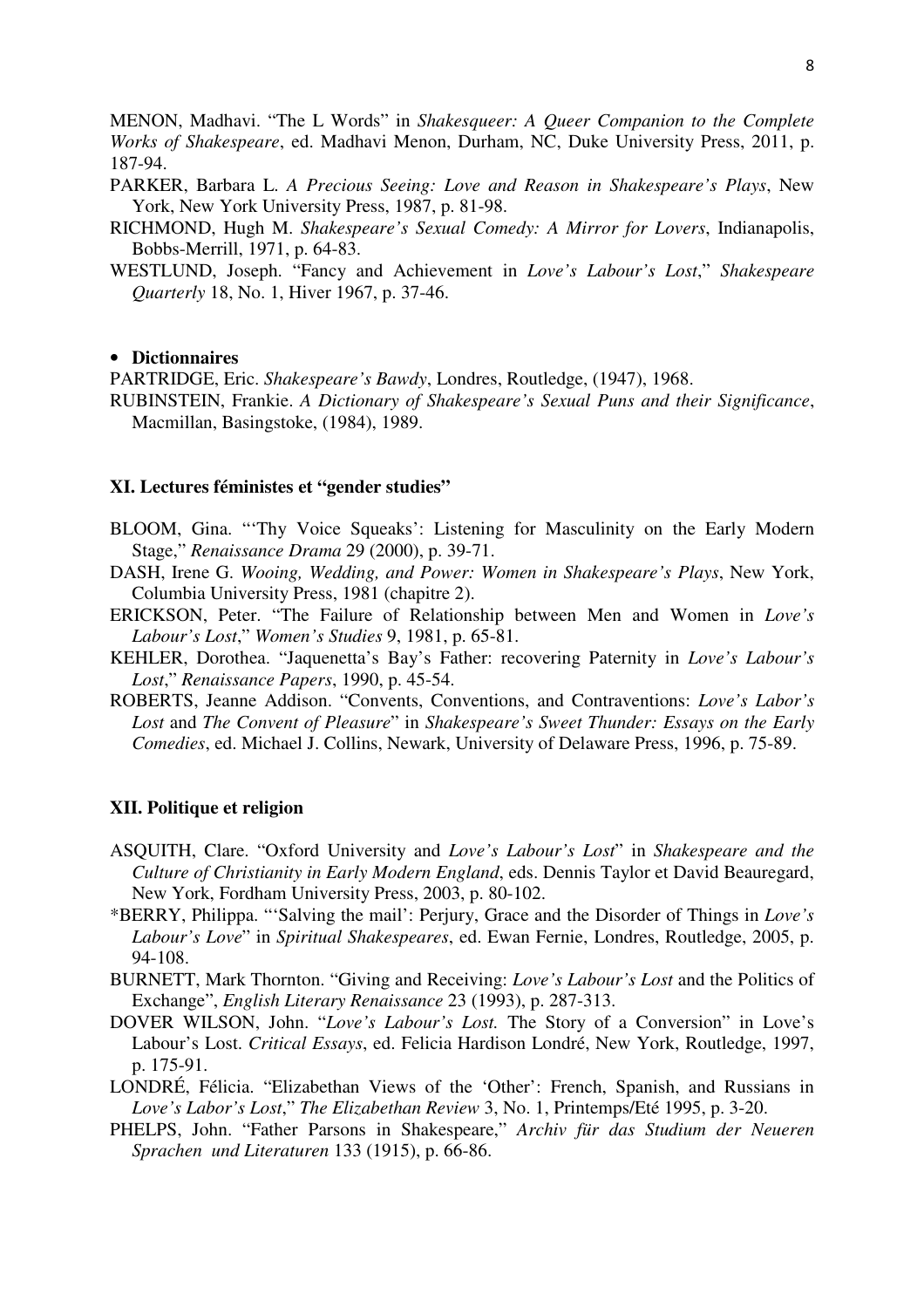- \* RICHMOND, Hugh. "Shakespeare's Navarre", *Huntington Library Quarterly* 43 (1979), p. 193-216.
- SHAHEEN, Naseeb. "Biblical References in *Love's Labour's Lost*," *Notes and Queries*, Mars 1991, p. 55-56.
- \*WILSON, Richard. "'Worthies away': The Scene Begins to Cloud in Shakespeare's Navarre" in *Representing France and the French in Early Modern English Drama*, ed. Jean-Christophe Mayer, Newark, University of Delaware Press, 2008, p. 93-109.
- WILSON, Richard. "Too long for a play: Shakespeare and the Wars of Religion", *Forgetting Faith?: Negotiating Confessional Conflict in Early Modern Europe*, eds. Isabel Karremann, Cornel Zwierlein, et Inga Mai Groote, Walter de Gruyter, Berlin, 2012, p. 41- 62.
- WILSON, Richard. *Shakespeare in French Theory. King of Shadows*, Londres, Routledge, 2007.
- WOODS, Gillian. "Catholicism and Conversion in *Love's Labour's Lost*" in *How to Do Things with Shakespeare: New Approaches, New Essays***,** ed. Laurie Maguire, Malden, MA, Blackwell, 2008, p. 101-30.
- \*——. "Converting Names in *Love's Labour's Lost*" in *Shakespeare's Unreformed Fictions*, Oxford, Oxford University Press, 2013, p. 58-89.

#### **XIII. Pédagogie, science, savoir**

- LEWIS, Cynthia. "'We Know What We Know': Reckoning in *Love's Labor's Lost*," *Studies in Philology*, Vol. 105, No. 2 (Printemps, 2008), p. 256 (p. 245-64).
- SKALNIK, James Veazie. *Ramus and Reform. University and Church at the End of the Renaissance*, Kirksville, Missouri, Truman State University Press, 2002.
- USHER, Peter D. "*Love's Labour's Lost*" in *Shakespeare and the Dawn of Modern Science*, New York, Cambria Press, 2010, p. 43-68.
- YATES, Frances. *The French Academies of the Sixteenth Century*, Londres, The Warburg Institute, University of London, 1947. Klaus Reprint, Nendeln/Liechtenstein, 1973.

#### **XIV. Langage, style, rhétorique**

- ASP, Carolyn. "*Love's Labour's Lost*: Language and the Deferral of Desire," *Literature and Psychology*, 35:3 (1989), 1-21.
- BRIGHT, James W. "A Shakespearean Quibble," *Modern Language Notes* 13, No. 1, Janvier 1898, p. 38-39.
- CALDERWOOD, James L. "*Love's Labour's Lost*: A Dalliance with Language" in *Shakespearean Metadrama: The Argument of the Play in* Titus Andronicus, Love's Labour's Lost, Romeo and Juliet, A Midsummer Night's Dream, *and* Richard II, Minneapolis, University of Minnesota Press, 1971, p. 52-84.
- ——. "*Love's Labour's Lost*: a Wantoning with Words," *Studies in English Literature 1500- 1900*, 5, Printemps 1965, p. 317-32.
- DONAWERTH, Jane. "*Love's Labor's Lost*: Creative Words" in *Shakespeare and the Sixteenth Century Study of Language*, Urbana et Chicago, University of Illinois Press, 1984, p. 141-64.
- \*\*ELAM, Keir. *Shakespeare's Universe of Discourse. Language-Games in the Comedies*, Cambridge, Cambridge University Press, 1984.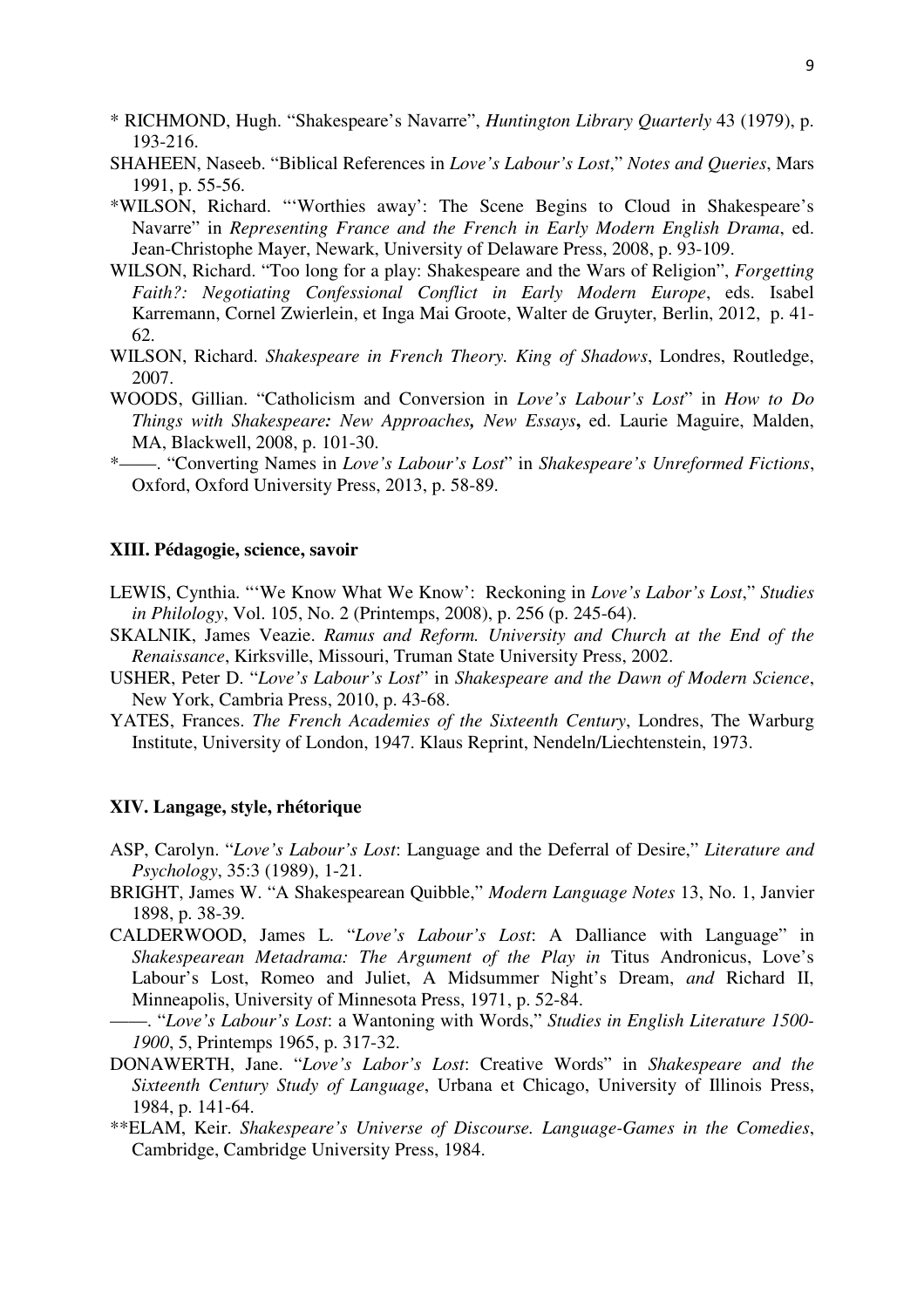- EVANS, Malcolm. "The Converse of Breath" in *Signifying Nothing: True Contents in Shakespeare's Text*, Athens, University of Georgia Press, 1986, p. 41-67 (surtout p. 50-67).
- FUSSELL, ES. "'Veal,' Quoth the Dutchman," *Notes and Queries* 196, 1951, p. 136-37.
- GREENE, Thomas M. "*Love's Labour's Lost*: The Grace of Society," *Shakespeare Quarterly*, Vol. 22, No. 4 (Automne 1971), p. 315-28.
- HAWKES, Terence. "Shakespeare's Talking Animals," *Shakespeare Survey* 24, 1977, p. 47- 54.
- HILTON, Julian. "Reading Letters in Plays: Short Courses in Epistemology?" in *Reading Plays: Interpretation and Reception*, eds. Hanna Scolnicov et Peter Holland, Cambridge, Cambridge University Press, 1991, p. 140-60.
- HUTTON, James. "Honorificabilitudinitatibus," *Modern Language Notes* 46, Juin 1931, p. 392-95.
- LACROIX, Mylène. "Shakespeare au 'banquet' des langues étrang(èr)es," *La Langue de Shakespeare. Actes du congrès de la Société Française Shakespeare*, 31, 2014, 1-17.
- LAMBRECHTS, G. "'The Brief and the tedious of it': note sur le texte de *Love's Labour's Lost*," *Etudes anglaises* 17, No. 3, 1964, p. 269-83.
- LEWIS, Anthony J. "Shakespeare's *Via Media* in *Love's Labor's Lost*," *Texas Studies in Literature and Language* 16, 1974, p. 241-48.
- MATTHEWS, William. "Language in *Love's Labour's Lost*," *Essays and Studies*, n.s. 17, 1964, p. 1-11.
- MAUS, Katherine Eisaman, "Transfer of Title in *Love's Labor's Lost*: Language, Individualism, Gender" in *Shakespeare left and Right*, ed. Ivo Kamps, New York, Routledge, 1991.
- MAZZIO, Carla. "Sins of the Tongue in Early Modern England," *Modern Language Studies*, Vol. 28, No. 3/4 (Automne 1998), p. 93-124.
- \*——. "Acting in the Passive Voice: *Love's Labour's Lost* and the Melancholy of Print" in *The Inarticulate Renaissance: Language Trouble in an Age of Eloquence*, Philadelphia, University of Pennsylvania Press, 2009, p. 142-74.
- NEVO, Ruth. "Navarre's World of Words" in *Comic Transformations in Shakespeare*, Londres, Methuen & Co, 1980, p. 69-95.
- PARKER, Patricia. "Polyglot Punning in Shakespeare (and Others)" in *Esthétiques de la nouveauté à la Renaissance*, éds. François Laroque et Franck Lessay, Paris, Presses de la Sorbonne Nouvelle, 2001, p. 41-58.
- \*\*——. "Preposterous Reversals: *Love's Labor's Lost*", *MLQ*, Décembre 1993, p. 435-82.
- PRICE, Thomas R. "Shakespeare's Word-Play and Puns: *Love's Labour's Lost*," *Shakespeariana* 7, Avril 1890, p. 67-91.
- SHAPIRO, I.A. "Cruxes in *Love's Labour's Lost*," *Notes and Queries*, 200, 1955, p. 287-88.
- SILER, Henry D. "A French Pun in *Love's Labour's Lost*," *Modern Language Notes* 60, 1945, p. 124-25.
- TROUSDALE, Marion. "Consciousness as Delight. *Love's Labour's Lost*" in *Shakespeare and the Rhetoricians*, Chapel Hill, University of North Carolina Press, 1982, p. 95-113.

## **XV. Musique et danse**

- ANDREWS, Michael Cameron. "The Owl's Merry Note," *Notes and Queries*, Juin 1984, p. 187-88.
- BRADBROOK, M.C. "Tu-Whit, To-Who, a Merry Note," *Shakespeare Quarterly*, Printemps 1982, 33 (1), p. 94-95.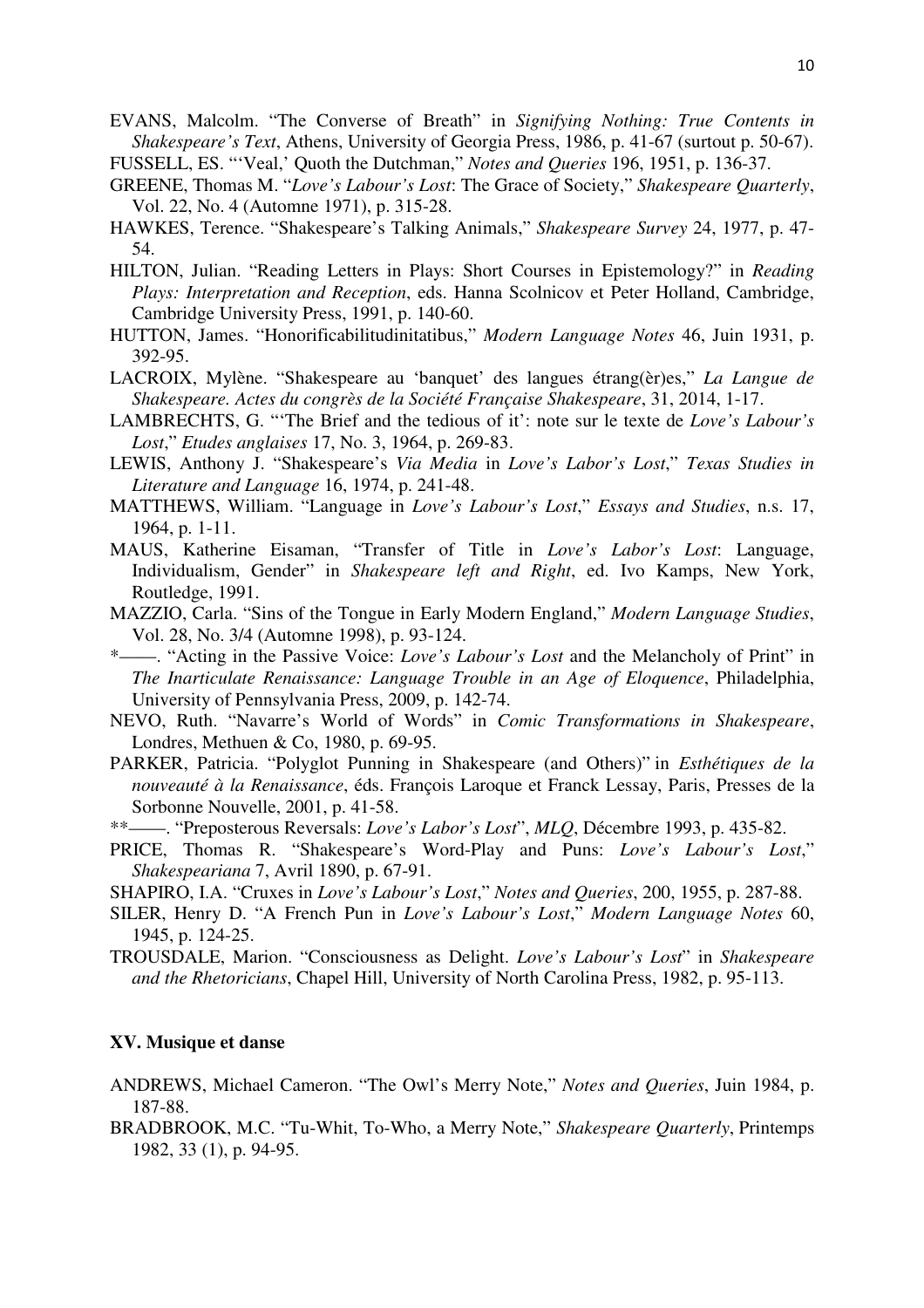- BRISSENDEN, Alan. *Shakespeare and the Dance*, Londres, The Macmillan Press, 1981, p. 34-41.
- BRONSON, Bertrand H. "Daisies Pied and Icicles," *Modern Language Notes* 63, No. 1, Janvier 1948, p. 35-38.
- DUFFIN, Ross W. *Shakespeare's Songbook*, Foreword by Stephen Orgel, New York, W.W. Norton & Company, 2004.
- FISHER, S.T. "The Song of the Seasons in *Love's Labour's Lost*," *Notes and Queries*, 29.2, Avril 1982, p. 110-11.
- GOOCH, Bryan N.S. and David Thatcher, *A Shakespeare Music Catalogue*, 5 vol., Oxford, Clarendon Press, 1991, vol. 1.
- HUNTER, Robert G. "The Function of the Songs at the End of *Love's Labour's Lost*," *Shakespeare Studies* 7 (1974), p. 55-64.
- MCLAY, Catherine. "The Dialogues of Spring and Winter: A Key to the Unity of *Love's Labour's Lost*," *Shakespeare Quarterly* 18 (2), 1967, p. 119-127.
- MONCURE-SIME, A.H. "*Love's Labour's Lost*, from Shakespeare: his Music and Song (1915)" in Love's Labour's Lost. *Critical Essays*, ed. Felicia Hardison Londré, New York, Routledge, 1997, p. 79-82.
- NOBLE, Richmond. *Shakespeare's Use of Song*, Oxford, Clarendon Press, 1923 (p. 32-83).
- SABOL, Andrew J. "The Original Music for the French King's Masque in *Love's Labour's Lost*" in *Shakespeare's Universe: Renaissance Ideas and Conventions. Essays in honour of W.R. Elton*, ed. John M. Mucciolo, Aldershot, Scolar Press, 1996, p. 207-23.

## **XVI. Jeux et festivités**

- BARBER, C.L., "The Folly of Wit and Masquerade in *Love's Labour's Lost*" in *Shakespeare's Festive Comedy. A Study of Dramatic Form and its Relation to Social Custom*, Princeton: Princeton University Press, 1959, p. 87-118.
- BERMAN, Ruth "'An thou wert a lion': Coats-of-Arms in the Pageant of the Nine Worthies," *Coat of Arms: An Heraldic Quarterly Magazine*, Automne 1982/83, 5, p. 96-103.
- KERRIGAN, John. "*Love's Labour's Lost* and the Circling Seasons," *Essays in Criticism* 28, Octobre 1978, p. 269-87.
- LAROQUE, François. *Shakespeare's Festive World. Elizabethan Seasonal Entertainment and the Professional Stage*, Translated by Janet Lloyd, Cambridge, Cambridge University Press, 1991.
- LEVIN, Harry. "Sitting in the Sky (*Love's Labor's Lost*, 4.3)" in *Shakespeare's "Rough Magic": Renaissance Essays in Honor of C.L. Barber*, eds. Peter Erickson et Coppélia Kahn, Newark, University of Delaware Press, 1985, p. 113-30.
- MONTROSE, Louis Adrian. "*Love's Labour's Lost* and the Politics of Play", *Texas Studies in Literature and Language*, Vol. 18, No. 4, p. 528-52.
- NEVINSON, John L. "A Show of the Nine Worthies," *Shakespeare Quarterly*, Vol. 14, No. 2 (Printemps 1963), p. 103-07.
- SANSONETTI, Laetitia. "Le costume dans *Love's Labour's Lost*, v.II : du masque au signe," *Actes des congrès de la Société française Shakespeare*, 26, 2008. Site Internet : http://shakespeare.revues.org/1474 (consulté le 6 juin 2014).
- SMITH, Bruce R. "Pageants into Play: Shakespeare's Three Perspectives on Idea and Image", in *Pageantry in the Shakespearean Theater*, ed. David M. Bergeron, Athens, Georgia, The University of Georgia Press, (1985), 2011, p. 220-46.
- SORENSON, Fred. "'The Masque of the Muscovites' in *Love's Labour's Lost*," *Modern Language Notes* 50, No. 6, Décembre 1935, p. 499-501.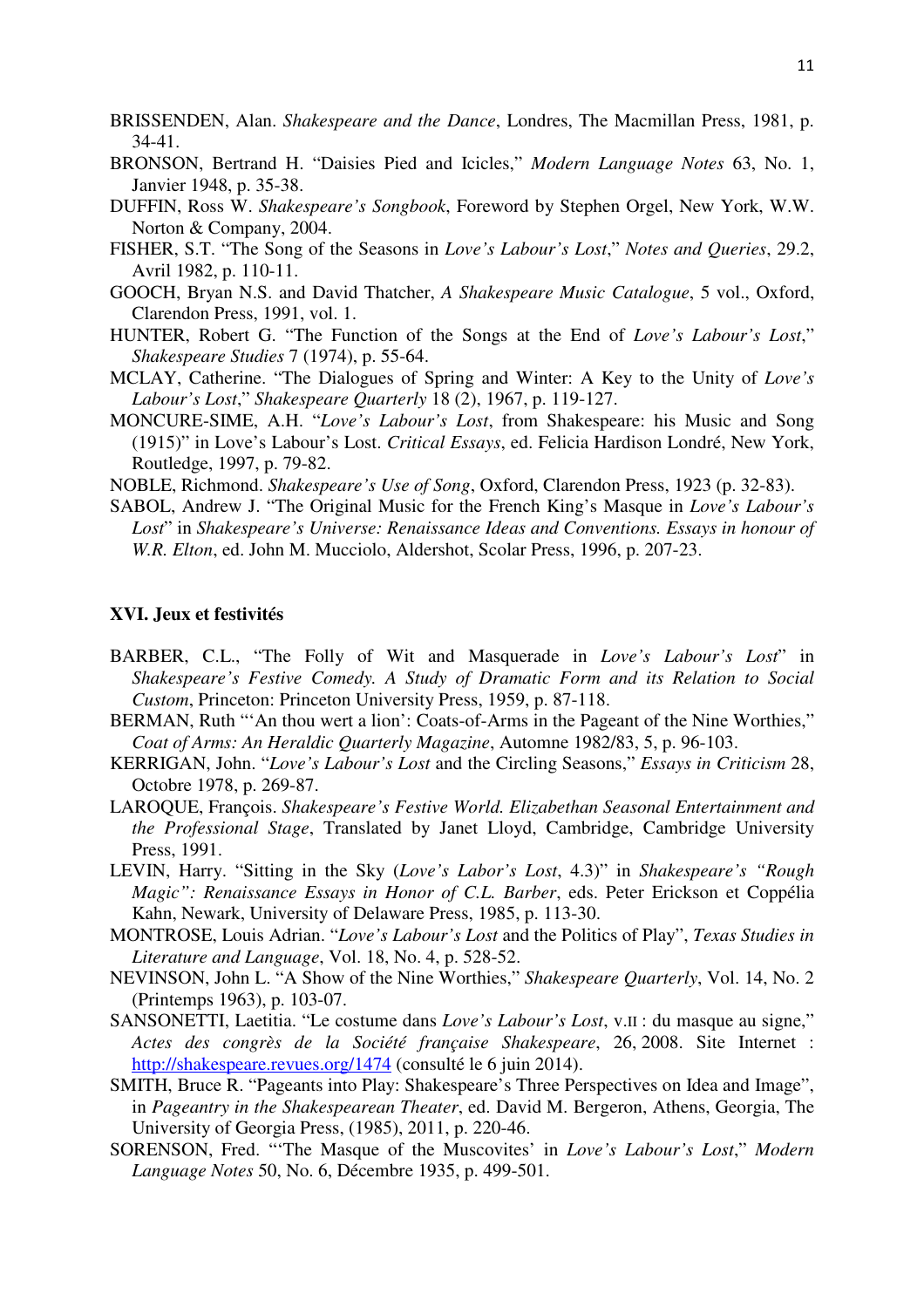- TURNER, John. "*Love's Labour's Lost*: The Court at Play" in *Shakespeare out of Court*, eds. Graham Holderness, Nick Potter et John Turner, Basingstoke, Macmillan, 1990, p. 19-48.
- \*WHITWORTH, Charles. "*Love's Labour's Lost*: Aborted Plays Within, Unconsummated Play Without" in *The Show Within: Dramatic and Other Insets. English Renaissance Drama (1550-1642)*, vol. 1, ed. François Laroque, Montpellier, coll. *Astraea* No. 4, p. 109- 26.

#### **XVII. Mythologie**

- CHEDGZOY, Kate. "Playing with Cupid: Gender, Sexuality and Adolescence" in *Alternative Shakespeares 3*, ed. Diana E. Henderson, Routledge, New York, 2007, p. 143 (p. 138-57).
- CLAYTON, Frederick W. et Margaret Tudeau-Clayton, "Mercury, Boy Yet and the 'Harsh' Words of *Love's Labour's Lost*," *Shakespeare Survey* 57, 2004, p. 209-24.
- COFFIN, Charlotte. "Hercules", in *A Dictionary of Shakespeare's Classical Mythology*, ed. Yves Peyré, Montpellier, IRCL, 2009. Website: http://www.shakmyth.org/myth/111/hercules (consulté le 9 mars 2014).
- EVANS, Malcolm. "Mercury versus Apollo: a Reading of *Love's Labor's Lost*," *Shakespeare Quarterly*, 26, 1975, p. 113-27.
- STEVENSON, Ruth. "'This Senior-Junior, Giant-Dwarf Dan Cupid': Generations of Eros in *Love's Labour's Lost*," *Renaissance Papers 2009*, Christopher Cobb, Rochester, New York, Camden House, 2009, p.75-84.

## **XVIII. Études théâtrales**

- ANDERSON, Randall Louis. "*Love's Labor's Lost*" (Review of Yale Dramatic Association Production), *Shakespeare Bulletin*, Été 1992, p. 23-24.
- \*BATE, Jonathan et Eric Rasmussen, "*Love's Labour's Lost* in Performance: The RSC and Beyond" in William Shakespeare, *Love's Labour's Lost*, eds. Jonathan Bate et Eric Rasmussen, Londres, Macmillan, The RSC Shakespeare, 2008, p. 120-60.
- BECKERMAN, Bernard. "Stratford (Connecticut) Revisited 1968," *Shakespeare Quarterly* 19, 1965, p. 376-80.
- CARROLL, William C. "*Love's Labour's Lost* in Afghanistan," *Shakespeare Bulletin* 28.4 (2010), p. 443-458.
- DAVIES, Richard. "Shakespeare's Comedies and the Modern Stage", *Shakespeare Survey*, vol. 4, *Interpretation*, ed. Allardyce Nicoll, Cambridge, Cambridge University Press, 1951, p. 129-38.
- EWERT, Kevin. "Michael Langham" in *The Routledge Companion to Directors' Shakespeare*, ed. John Russell Brown, New York, Routdlege, 2008, p. 209-32.
- FOSTER, William H. "About *Love's Labour's Lost*," *On-Stage Studies* 13, 1990, p. 100-04.
- FREEDMAN, Gerald. "On Directing *Love's Labour's Lost*—Five Times" in Love's Labour's Lost. *Critical Essays*, ed. Felicia Hardison Londré, New York, Routledge, 1997, p. 423-30.
- GRANVILLE-BARKER, Harley. *Granville-Barker's Prefaces to Shakespeare.* Love's Labour's Lost (1924, revised 1927), Foreword by Richard Eyre, Londres, Nick Hern Books Limited et le Royal National Theatre, 1993.
- HODGDON, Barbara. "Rehearsal Process as Critical Practice: John Barton's 1978 *Love's Labour's Lost*," Theatre *History Studies* 8, 1988, p. 11-34.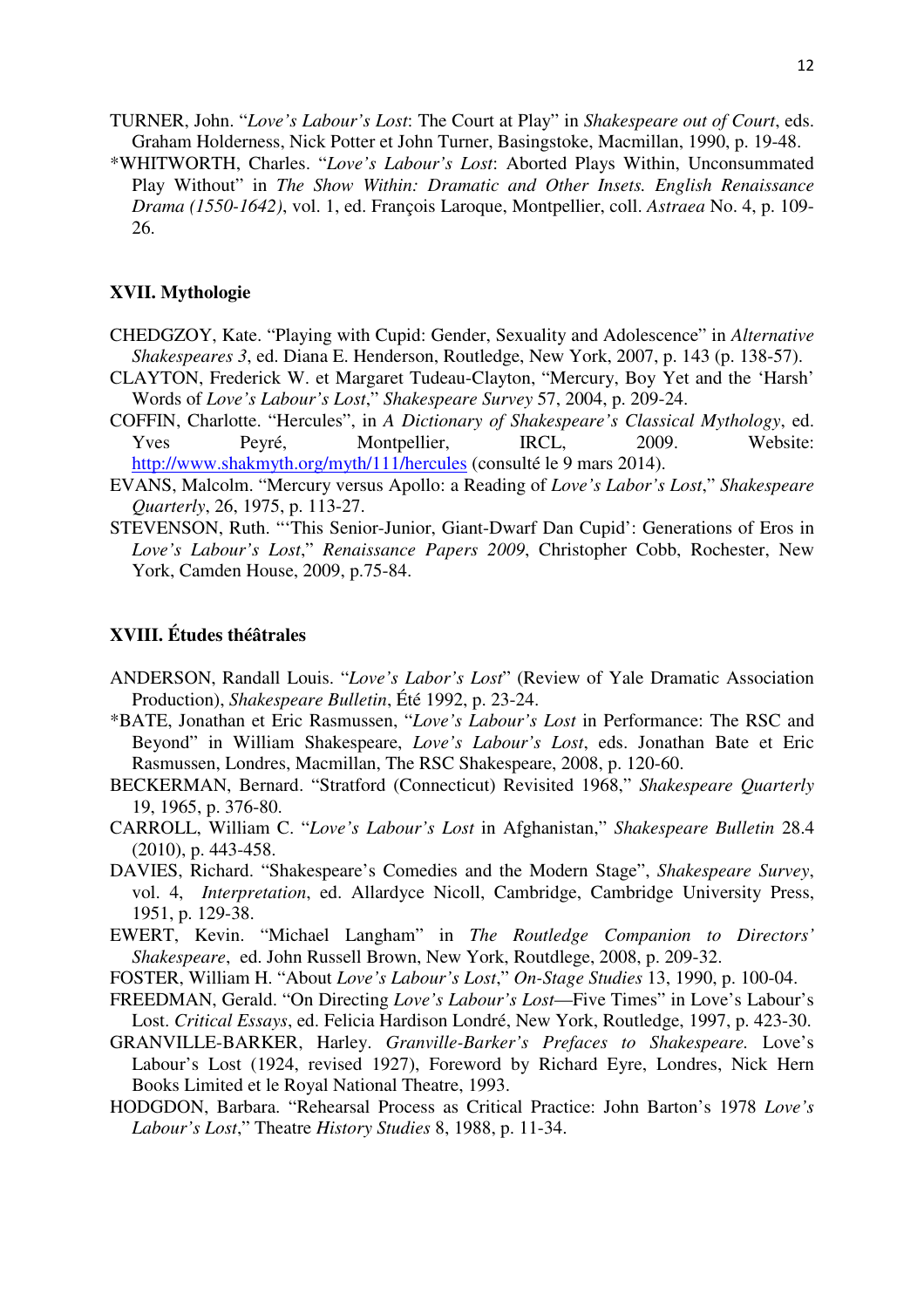- HOLLAND, Peter. *English Shakespeares. Shakespeare on the English Stage in the 1990s*, Cambridge, Cambridge University Press, 1997 (p. 84-87 sur Hands, et p. 175-77 sur Judge).
- KODAMA, James Hisao. "Armado's 'You that way; we this way'," *Shakespeare Studies*, Tokyo, Shakespeare Society of Japan, 8, 1969-70, p. 1-17.
- LEITER, Samuel L. (ed.), *Shakespeare Around the Globe: A Guide to Notable Postwar Revivals*, New York, Greenwood Press, 1986 (p. 335-54 on *Love's Labour's Lost*).
- LUSCOMBE, Christopher. "Launcelot Gobbo in *The Merchant of Venice* and Moth in *Love's Labour's Lost*" in *Players of Shakespeare* 4, ed. Robert Smallwood, Cambridge, Cambridge University Press, 1998, p. 18-29.
- PARKER, R.B. "'Songs of Apollo': *Love's Labour's Lost* in 1961" in *Shakespeare's Comedies of Love: Essays in Honour of Alexander Leggatt*, eds. Richard Paul Knowles et Karen Bamford, Toronto, University of Toronto Press, 2008, p. 193-212.
- SKURA, Meredith Anne. "Player King as Beggar in Great Men's Houses I" in *Shakespeare the Actor and the Purpose of Playing*, Londres, The University of Chicago Press, 1993, p. 85-114 (surtout p. 88-94, "Armado and Costard in the French Academy: Player as Clown").
- SMOUT, Clare. "Mariah Gale" in *The Routledge Companion to Actors' Shakespeare*, eds. John Russell Brown et Kevin Ewert, Abingdon, Routledge, 2012, p. 63-76.
- SWETZ, Theodore, "On Playing Berowne" in Love's Labour's Lost. *Critical Essays*, ed. Felicia Hardison Londré, New York, Routledge, 1997, p. 461-69.
- WOOD, Roger et Mary Clarke, *Shakespeare at the Old Vic 1954-55*, Londres, Adam et Charles Black, 1956 (p. 136-40).

## **XIX. Comptes rendus de mises en scène**

- ANDERSON, Randall Louis. "*Love's Labor's Lost*" (Review of Yale Dramatic Association Production), *Shakespeare Bulletin*, Eté 1992, p. 23-24.
- ATKINSON, Brooks. Reviews of *Love's Labour's Lost* at City Center, New York. *New York Times*, 5 février 1953, 20; 8 février 1953, 24.
- BARNES, Clive. "Royal Troupe's *Love's Labour's Lost*," *New York Times*, 14 février 1975.

——. "Youthful Touch of Tenderness," *New York Post*, 28 février 1989, p. 34.

- BEYER, Beverly et Ed Rabey. "Love's Labours not Lost on Southern Oregon," *Los Angeles Times*, 16 mai 1993, L7.
- BILLINGTON, Michael. "*Love's Labour's Lost*," Manchester Guardian Weekly, 27 août 1978, p. 21.
- BOQUET, Guy. "*Peines d'amour perdues*," *Cahiers Elisabéthains* 41, Avril 1992, p. 70-72. ——. "*Peines d'amour perdues*," *Cahiers Elisabéthains* 42, Octobre 1992, p. 100-01.
- 
- CURTIS, Anthony, "Review of RSC *Love's Labour's Lost*," *Drama*, 133, 1979, p. 52.
- DOLL, David M. "Shakespearean Comedy Defrosts" (review of Milwaukee Repertory Theatre production), *Milwaukee Downtown Edition*, 20 janvier 1994.
- EVETT, Marianne. "Another Winner, a Feast Worthy of the Bard Himself" (review of Great Lakes Theater Festival production), *The Plain Dealer*, Cleveland, 9 mai 1988, 5, 8-B.
- FUZIER, Jean. "Review of Royal Shakespeare Company, *Love's Labour's Lost*," *Cahiers Elisabéthains*, 14, 1978, p. 123-24.
- GAREBIAN, Keith. "Review of *Love's Labour's Lost*," *Journal of Canadian Studies* 19, Hiver 1984-85, p. 139.
- KEMP, Robert. "*Peines d'amour perdues* à l'Odéon," *Le Monde*, 26 janvier 1946, p. 7.